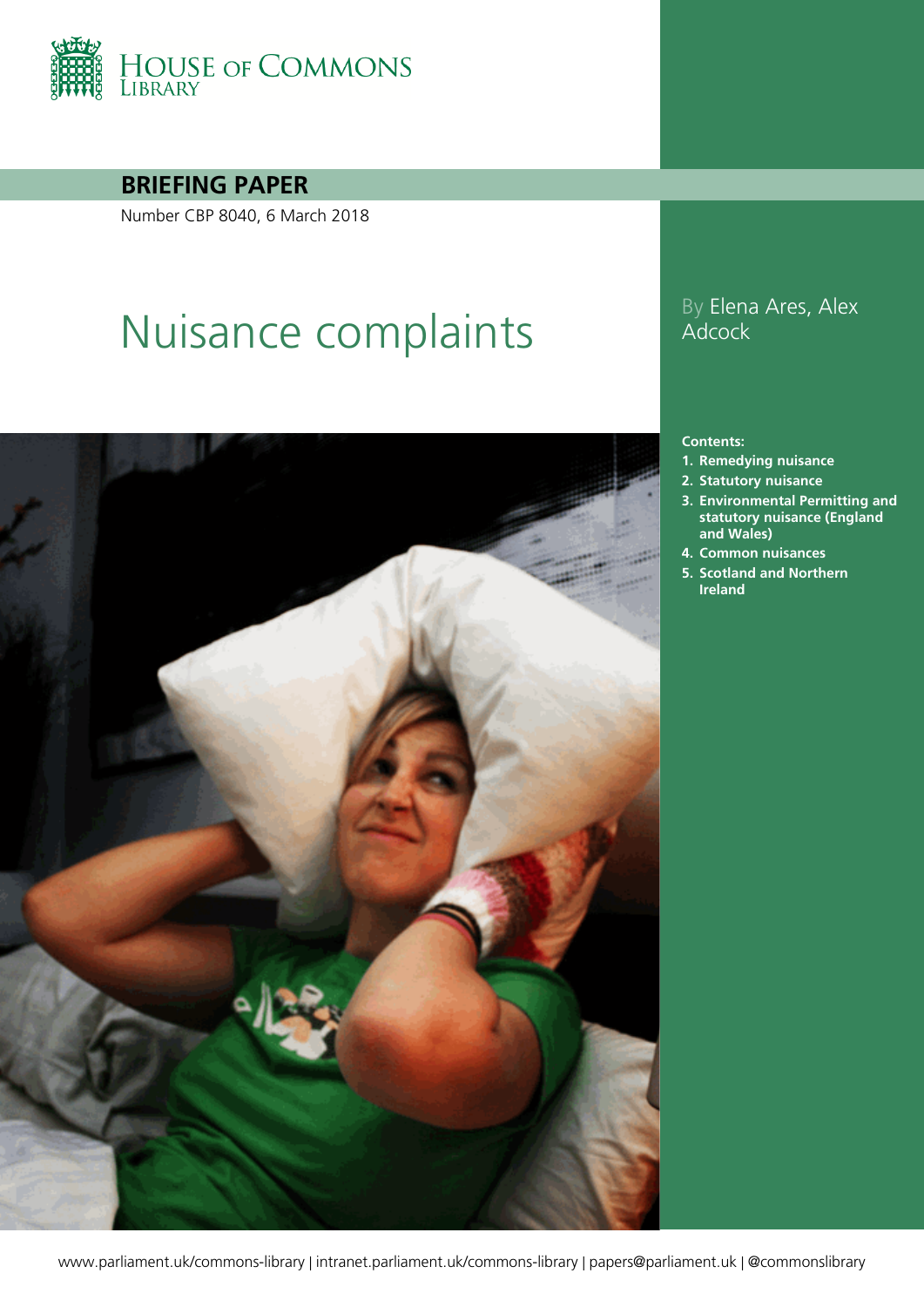# **Contents**

| <b>Summary</b>                  |                                                                                                                                                                                                   | 3                                                    |
|---------------------------------|---------------------------------------------------------------------------------------------------------------------------------------------------------------------------------------------------|------------------------------------------------------|
| 1.                              | <b>Remedying nuisance</b>                                                                                                                                                                         | 4                                                    |
| 2.<br>2.1                       | <b>Statutory nuisance</b><br>What constitutes a statutory nuisance?<br>Exemptions from statutory nuisance                                                                                         | 5<br>5<br>6                                          |
| 2.2                             | Local authority action<br>How to make a complaint to a local authority<br>Duty to investigate<br>Duty to act                                                                                      | 6<br>$\,$ 6 $\,$<br>$\overline{7}$<br>$\overline{7}$ |
| 2.3                             | Complaining about the local authority<br>Private action                                                                                                                                           | 8<br>8                                               |
| 3.                              | <b>Environmental Permitting and statutory nuisance (England and Wales)</b>                                                                                                                        | 10                                                   |
| 4.<br>4.1                       | <b>Common nuisances</b><br><b>Noise</b><br>Statutory noise nuisance<br>Noise at night<br>Intruder alarms<br>Construction noise<br><b>Bird scarers</b><br>Transport noise<br>Anti-social behaviour | 11<br>11<br>11<br>11<br>11<br>12<br>12<br>12<br>13   |
| 4.2<br>4.3<br>4.4<br>4.5<br>4.6 | Smoke<br><b>Bonfires</b><br>Smells and fumes<br>Light<br>Trees and hedges<br>Condition of premises, accumulations of rubbish, infestations and litter                                             | 13<br>13<br>14<br>14<br>14<br>14                     |
| 5.<br>5.1<br>5.2                | <b>Scotland and Northern Ireland</b><br>Statutory nuisance legislation<br>Scotland<br>Northern Ireland<br>Environmental permitting                                                                | 16<br>16<br>16<br>16<br>17                           |
|                                 |                                                                                                                                                                                                   |                                                      |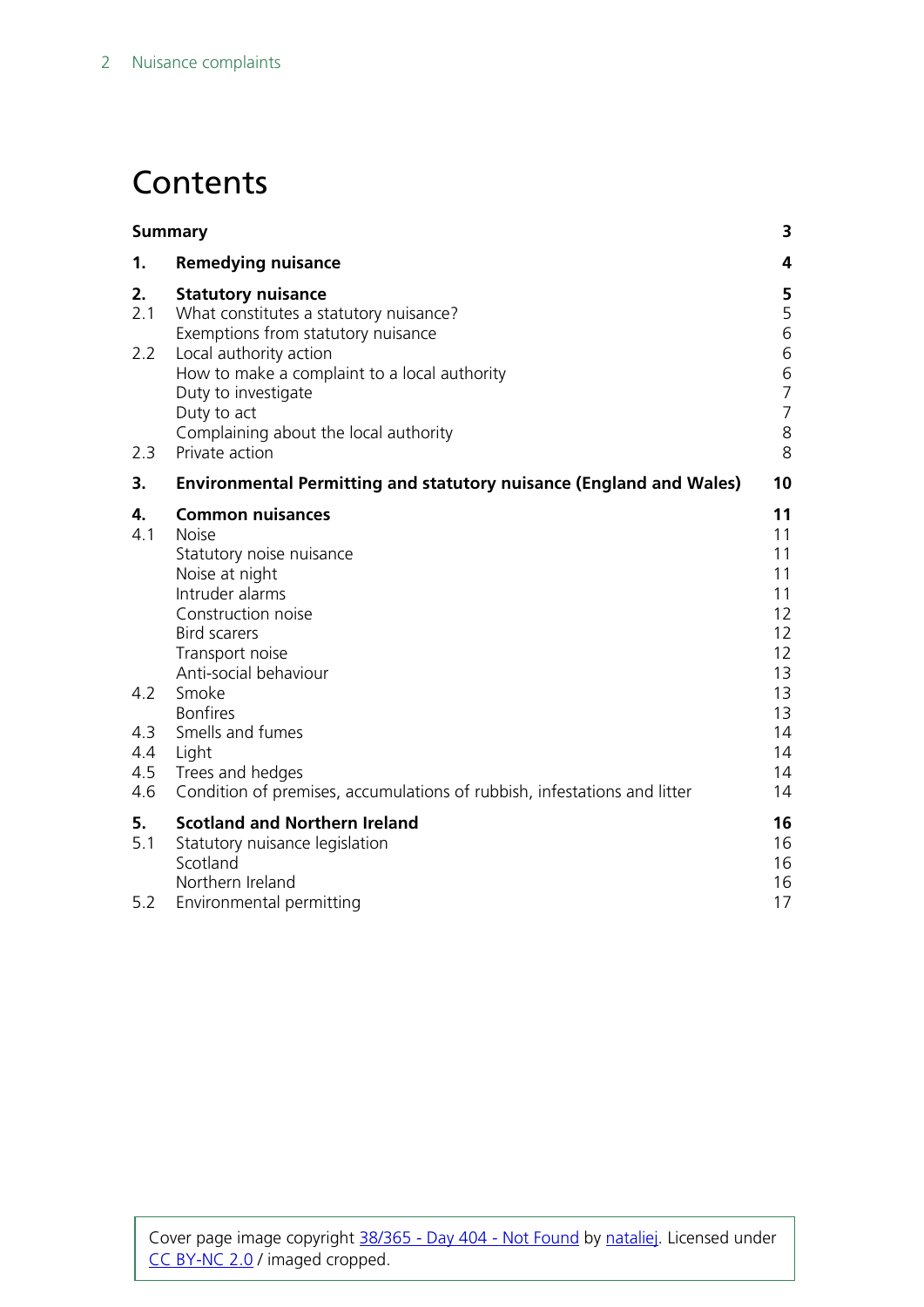# <span id="page-2-0"></span>Summary

Concerns about various kinds of nuisance from neighbouring residential or business premises are common: for example noise, smoke, smells, fumes, light, trees and vegetation and infestations.

Statutory nuisance can occur when the activity of a party on their own premises detracts from another's the enjoyment of their property or causes a risk to public health. The legislation covering statutory nuisance in England and Wales is the [Environmental](http://www.legislation.gov.uk/ukpga/1990/43)  [Protection Act 1990.](http://www.legislation.gov.uk/ukpga/1990/43) Similar provisions exist in Scotland and Northern Ireland.

Local authorities have a duty to monitor potential nuisance and to investigate complaints of nuisance made by residents. They have a duty to act to stop or prevent the nuisance if they deem it to be a statutory nuisance. The Act also makes provision for a resident to take private action through a magistrates' court. There is also a recourse in common law. Section 79 of the Act outlines the different types of nuisance which can be dealt with as statutory nuisance. To be considered a nuisance, an activity must be ongoing or repeateda one-off event would not usually be considered under the Act.

This briefing deals mainly with nuisance affecting individual residents, which constitutes statutory nuisance and the alternative remedies which are available under statutory nuisance legislation. It also describes other nuisances and applicable legislation, together with sources of help and advice.

There is various Government guidance on dealing with nuisance including: Noise in [general;](https://www.gov.uk/guidance/noise-nuisances-how-councils-deal-with-complaints) [Noise from transport;](https://www.gov.uk/noise-pollution-road-train-plane/railway-noise) [Bonfires;](https://www.gov.uk/garden-bonfires-rules) [Smells;](https://www.gov.uk/guidance/nuisance-smells-how-councils-deal-with-complaints) [Artificial light;](https://www.gov.uk/guidance/artificial-light-nuisances-how-councils-deal-with-complaints) and [High hedges.](https://www.gov.uk/how-to-resolve-neighbour-disputes/high-hedges-trees-and-boundaries)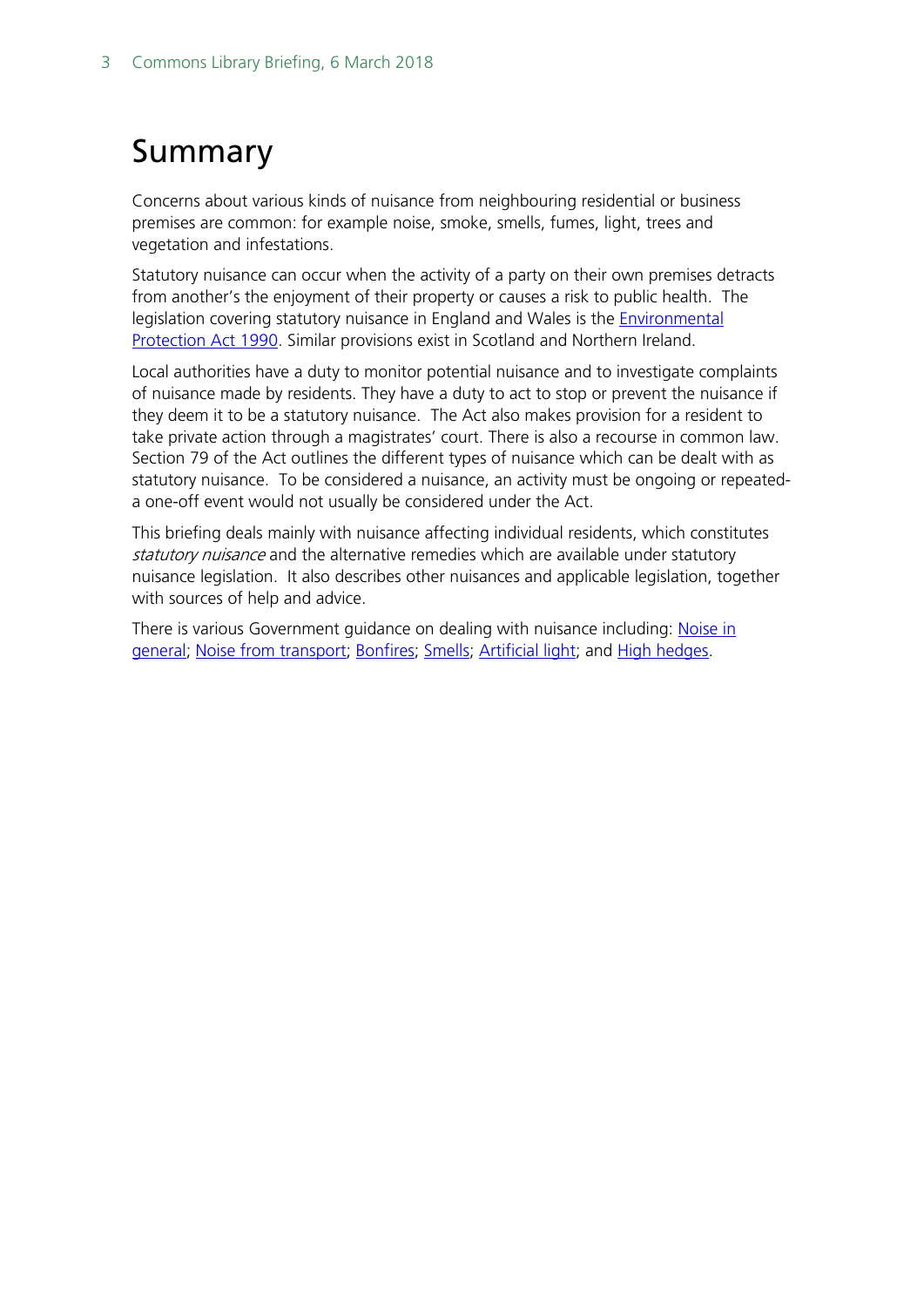# <span id="page-3-0"></span>1. Remedying nuisance

What individuals perceive as nuisances varies, but common examples of causes are noise, smoke, smells and fumes, and light. There are various options for individuals to remedy a perceived nuisance.

- It may be possible to resolve problems without legal action. The Government guidance, [Resolving neighbour disputes](https://www.gov.uk/how-to-resolve-neighbour-disputes/overview) contains various options, including informal approaches and mediation as well as formal complaints procedures and legal action. The consumer organisation Which? also has [advice](http://www.which.co.uk/consumer-rights/advice/what-can-i-do-about-nuisance-neighbours) on informal and formal action to stop and prevent nuisance.<sup>[1](#page-3-1)</sup>
- Under statutory nuisance law, complainants are able to
	- require local authorities to investigate a complaint and take action if necessary;
	- take action themselves in a magistrates' court.
- Complainants may go to court under common law. The Library is not qualified to provide legal advice so anyone considering court action should consult a solicitor. For further information about finding legal help, please refer to the Library guide, Legal [help: where to go and how to pay](http://researchbriefings.parliament.uk/ResearchBriefing/Summary/SN03207) <sup>[2](#page-3-2)</sup>

<span id="page-3-2"></span><span id="page-3-1"></span><sup>&</sup>lt;sup>1</sup> Which?, [What can I do about nuisance neighbours?](http://www.which.co.uk/consumer-rights/advice/what-can-i-do-about-nuisance-neighbours) [accessed 13 June 2017]

<sup>2</sup> Library Briefing Paper 03207, 9 June 2017.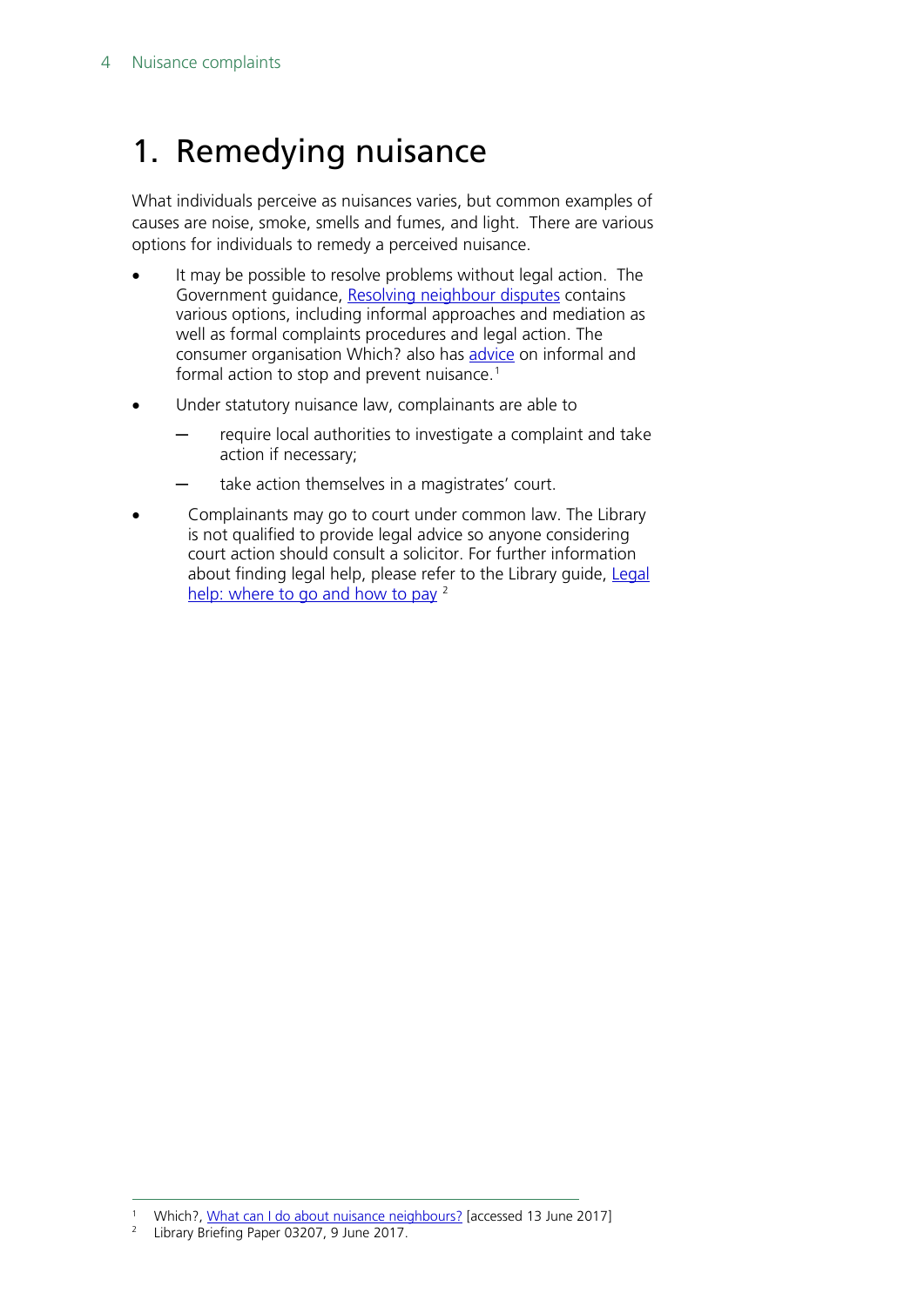# <span id="page-4-0"></span>2. Statutory nuisance

This section covers nuisance legislation in England and Wales. Similar regimes apply in Scotland and Northern Ireland under separate legislation. Further details can be found in Section 5 of this paper.

A statutory nuisance can occur when the activity of an individual or business on their own premises unreasonably detracts from another's enjoyment of their property or causes a risk to public health; and action can be taken by local authorities or individuals under the [Environmental](http://www.legislation.gov.uk/ukpga/1990/43)  [Protection Act 1990](http://www.legislation.gov.uk/ukpga/1990/43) (EPA).

The Act specifies what counts as statutory nuisance. Some nuisance is excluded from the statutory definition and is covered by other laws, for example noise from traffic. Depending on circumstances other legislation may address a nuisance, for example noise from premises. For other nuisance and relevant legislation see Section 3.

Under the EPA, local authorities have a duty to investigate any complaint of statutory nuisance from a person living in its area. They also have a duty to inspect their areas to detect whether a nuisance exists or is likely to occur or recur.

While the local authority is obliged to investigate complaints of nuisance, it is for them to decide whether it constitutes a statutory nuisance or not. Once satisfied that there is a statutory nuisance, a local authority must serve an abatement notice setting out whatever remedial action it deems necessary.

Causing a statutory nuisance is not an offence in itself but not complying with an abatement notice or court order without reasonable excuse is.

### <span id="page-4-1"></span>2.1 What constitutes a statutory nuisance?

For a nuisance to be considered a statutory nuisance it must unreasonably and substantially interfere with the use or enjoyment of a home or other premises, or injure health or be likely to injure health.<sup>3</sup> To be considered a nuisance, an activity must be ongoing or repeated; a one-off event would not usually be considered a nuisance.

[Section 79](http://www.legislation.gov.uk/ukpga/1990/43/section/79) of the EPA lists 11 categories of statutory nuisance:

(a) any premises in such a state as to be prejudicial to health or a nuisance;

(b) smoke emitted from premises so as to be prejudicial to health or a nuisance;

(c) fumes or gases emitted from premises so as to be prejudicial to health or a nuisance;

<span id="page-4-2"></span>Defra, [Statutory nuisances: how councils deal with complaints,](https://www.gov.uk/guidance/statutory-nuisances-how-councils-deal-with-complaints) Gov.uk, 7 August 2015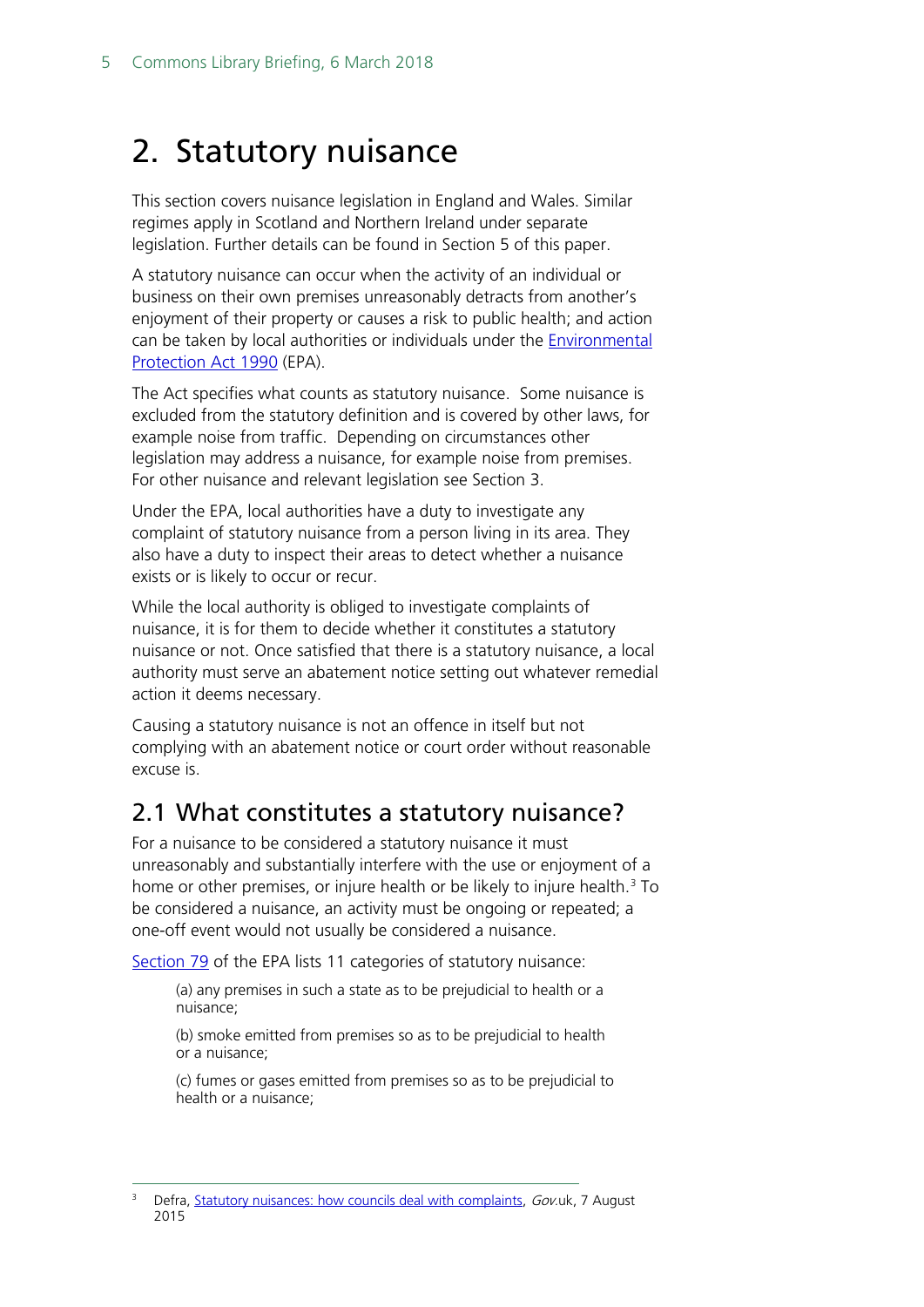(d) any dust, steam, smell or other effluvia arising on industrial, trade or business premises and being prejudicial to health or a nuisance;

(e) any accumulation or deposit which is prejudicial to health or a nuisance;

(f) any animal kept in such a place or manner as to be prejudicial to health or a nuisance;

(fa) any insects emanating from relevant industrial, trade or business premises and being prejudicial to health or a nuisance;

(fb) artificial light emitted from premises so as to be prejudicial to health or a nuisance;

(g) noise emitted from premises so as to be prejudicial to health or a nuisance;

(ga) noise that is prejudicial to health or a nuisance and is emitted from or caused by a vehicle, machinery or equipment in a street or in Scotland, road;

(h) any other matter declared by any enactment to be a statutory nuisance;[4](#page-5-3)

#### <span id="page-5-0"></span>Exemptions from statutory nuisance

Section 79 also sets out sources of nuisance that do not fall under statutory nuisance. These may be dealt with under other environmental regulation (see Section 3). Some examples are shown below:

- nuisance that consists of, or is caused by, any land being in a contaminated state;
- nuisance from premises used by the forces;
- smoke from private dwellings within a smoke control area, or smoke, fumes or gases from premises other than private dwellings;
- artificial light from airports, harbours, railways, trams, bus stations, other passenger and goods transport facilities, lighthouses and prisons;
- noise from aircraft, traffic or political demonstrations.<sup>[5](#page-5-4)[6](#page-5-5)</sup>

## <span id="page-5-1"></span>2.2 Local authority action

#### <span id="page-5-2"></span>How to make a complaint to a local authority

The Department for Environment, Food & Rural Affairs (Defra) has [guidance](https://www.gov.uk/guidance/statutory-nuisances-how-councils-deal-with-complaints) on what local authorities can deal with, and how the process works. [7](#page-5-6)

Individuals wishing to make a formal nuisance complaint may contact their local authority's environmental health department. They may be asked to keep a record describing the nature, times and frequency of the nuisance before doing so.

<span id="page-5-3"></span> <sup>4</sup> EPA 1990 [Section 79](http://www.legislation.gov.uk/ukpga/1990/43/section/79) (1)

<span id="page-5-4"></span><sup>&</sup>lt;sup>5</sup> EPA 1990 <u>[Section 79](http://www.legislation.gov.uk/ukpga/1990/43/section/79)</u> (1A-6A)

<span id="page-5-5"></span> $6$  See section 3.1 for possible exemption of noise from railways

<span id="page-5-6"></span><sup>7</sup> Defra, [Statutory nuisances: how councils deal with complaints,](https://www.gov.uk/guidance/statutory-nuisances-how-councils-deal-with-complaints) 7 April 2015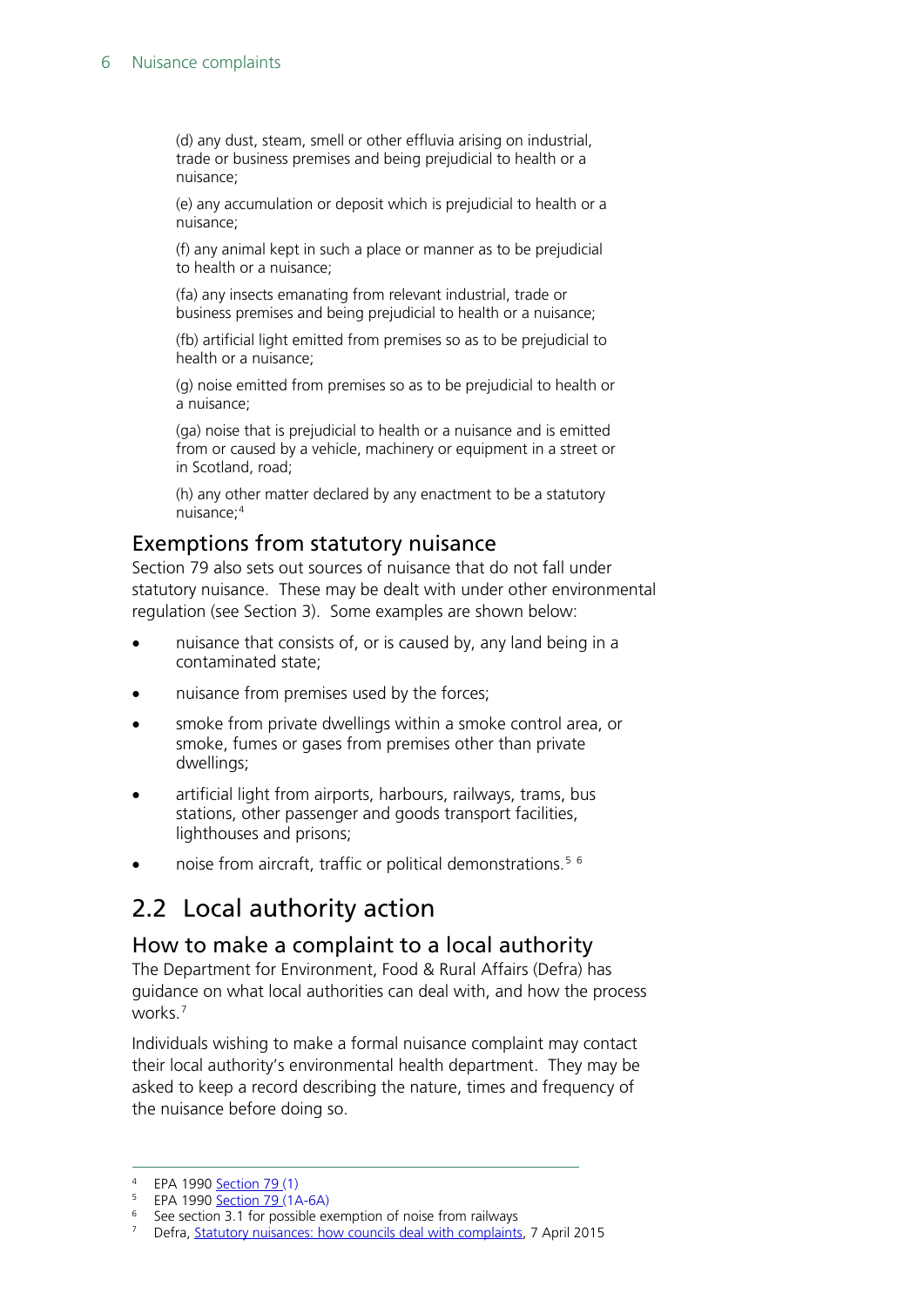#### <span id="page-6-0"></span>Duty to investigate

When a complaint of nuisance is made a local authority's environmental health officer (EHO) will investigate. This may involve several inspections and the use of monitoring equipment.

The local authority has powers to enter any premises at a reasonable time to determine if a statutory nuisance exists or to carry out work to stop it. It can also apply to a magistrate for a warrant of entry, if entry is refused or the premises are unoccupied.<sup>[8](#page-6-2)</sup>

#### <span id="page-6-1"></span>Duty to act

While the local authority is obliged to investigate complaints of nuisance, it is for the authority to decide whether a statutory nuisance exists. The investigating officer will make a decision on the whether a nuisance can *reasonably* be said to exist in the specific circumstances and what remedy is necessary.

#### **Abatement notices**

Under [Section 80](http://www.legislation.gov.uk/ukpga/1990/43/section/80) of the Act, once satisfied that there is a statutory nuisance, a local authority must serve an abatement notice. A notice will impose all or any of the following requirements:

(a) requiring the abatement of the nuisance or prohibiting or restricting its occurrence or recurrence;

(b) requiring the execution of such works, and the taking of such other steps, as may be necessary for any of those purposes,

and the notice shall specify the time or times within which the requirements of the notice are to be complied with.[9](#page-6-3)

Notices are to be served on the responsible person or owner or occupier of the premises.<sup>[10](#page-6-4)</sup> It is an offence to contravene or fail to comply with an abatement notice without a reasonable excuse.<sup>[11](#page-6-5)</sup>

#### **Appeals**

Abatement notices may be appealed within 21 days beginning with the date on which the notice was served.<sup>[12](#page-6-6)</sup>

It may be a defence to show that, "the best practicable means were used to prevent, or to counteract the effects of, the nuisance."<sup>[13](#page-6-7)</sup>

#### **Failure to comply**

If the recipient fails to comply with an abatement notice, the local authority can deal with the cause of the nuisance itself, including carrying out any necessary works.<sup>[14](#page-6-8)</sup> It can recharge its reasonable expenses to the person responsible for the statutory nuisance. [15](#page-6-9)

- <span id="page-6-6"></span><span id="page-6-5"></span>12 EPA 1990 **Section 80 (3)**
- <span id="page-6-7"></span>13 EPA 1990 [Section 80](http://www.legislation.gov.uk/ukpga/1990/43/section/80) (7) <sup>14</sup> EPA 1990 [Section 81\(](http://www.legislation.gov.uk/ukpga/1990/43/section/81)3)

<span id="page-6-9"></span><span id="page-6-8"></span><sup>15</sup> EPA 1990 [Section 81\(](http://www.legislation.gov.uk/ukpga/1990/43/section/81)4)

<span id="page-6-2"></span> <sup>8</sup> [Schedule 3 of the EPA 1990: Powers of Entry, etc.](http://www.legislation.gov.uk/ukpga/1990/43/schedule/3)

<span id="page-6-4"></span><span id="page-6-3"></span><sup>9</sup> EPA 1990 [Section 80](http://www.legislation.gov.uk/ukpga/1990/43/section/80) (1

<sup>10</sup> EPA 1990 [Section 80](http://www.legislation.gov.uk/ukpga/1990/43/section/80) (1), (2)

<sup>11</sup> EPA 1990 [Section 80](http://www.legislation.gov.uk/ukpga/1990/43/section/80) (4)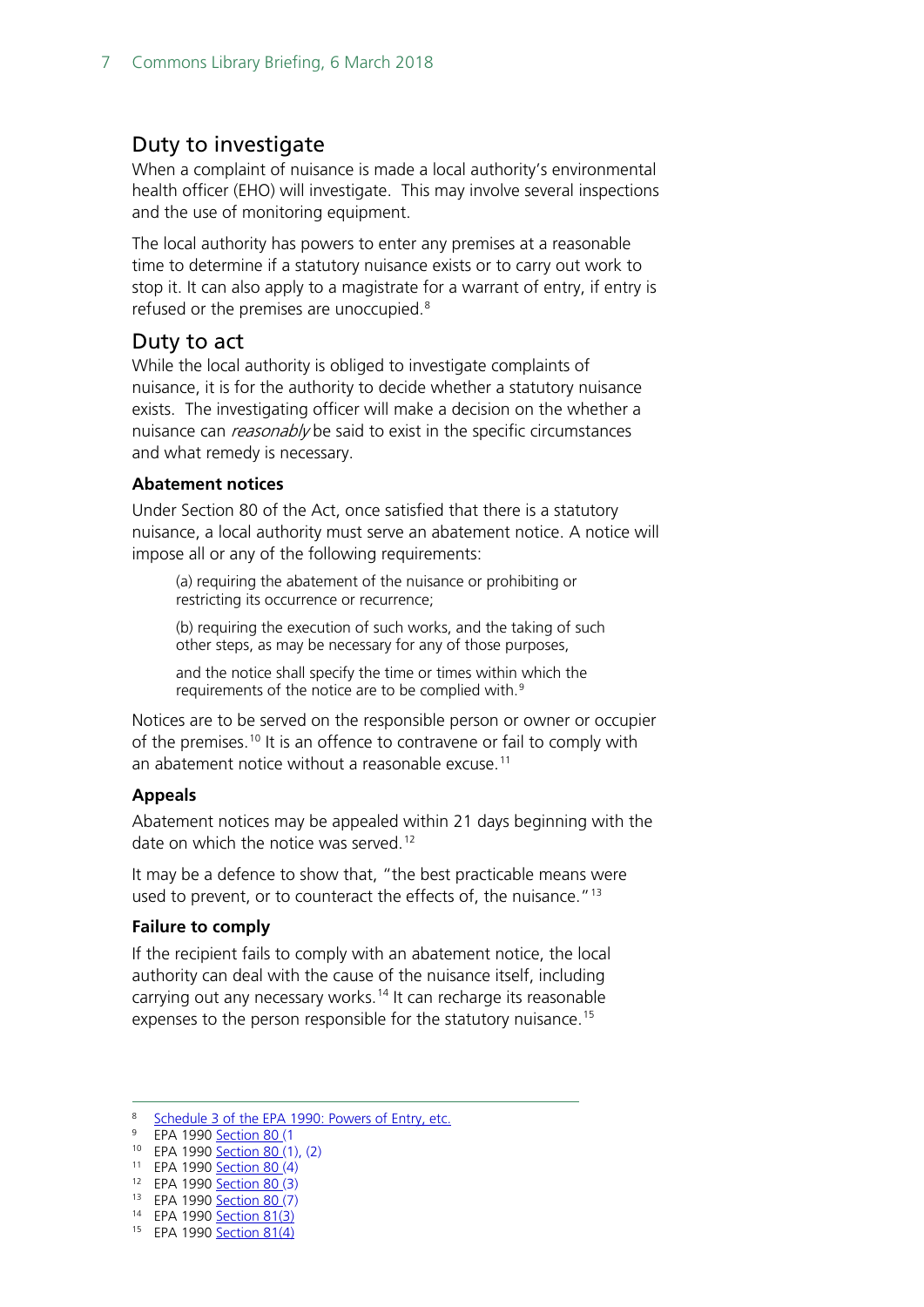#### <span id="page-7-0"></span>Complaining about the local authority

If a complainant feels that a local authority has not correctly dealt with their concerns, they should contact it again to request further action.

If a complainant remains unsatisfied having gone through all stages of the Council's complaints procedure, the [Local Government Ombudsman](http://www.lgo.org.uk/make-a-complaint) (LGO) may be able to investigate a complaint.

The LGO provides information on its website on when and how to complain, what it can and cannot deal with and what the possible outcomes are. In general:

- complainants who have not received a satisfactory response to a formal complaint from the local authority within a reasonable time, usually 12 weeks, may complain to the LGO;
- complaints should be made within 12 months of becoming aware of the matter;
- complainants must be directly affected by the matter;

The LGO website explains that when dealing with a complaint the LGO:

- will take a first look at complaints and advise on the next steps;
- will assess whether it can and should investigate- the LGO cannot overrule the council's decision but can examine how it investigated a complaint;
- if investigating may ask the complainant and the local authority for more information (the LGO has the same powers as the High Court to get information from organisations and will ask for the information it needs to come to a fair decision);
- may publish a final decision on its website (not using real names).

Complaints will usually be dealt with within 26 weeks.

Outcomes vary from a complaint not being upheld at all, to being partially or wholly upheld and recommended actions could involve an apology from, or a reconsideration, change of policy or payment by the local authority.

### <span id="page-7-1"></span>2.3 Private action

The EPA also makes provision for a complainant (individual or company) to make a summary application to a magistrates' court to make an order for abatement or prevention (nuisance orders). [16](#page-7-2) Private action can be used where a local authority has not investigated or found that there is no nuisance. It may also be used where the authority itself is the subject of the complaint.

<span id="page-7-2"></span>A nuisance may also be actionable in common law outside of the statutory nuisance regime.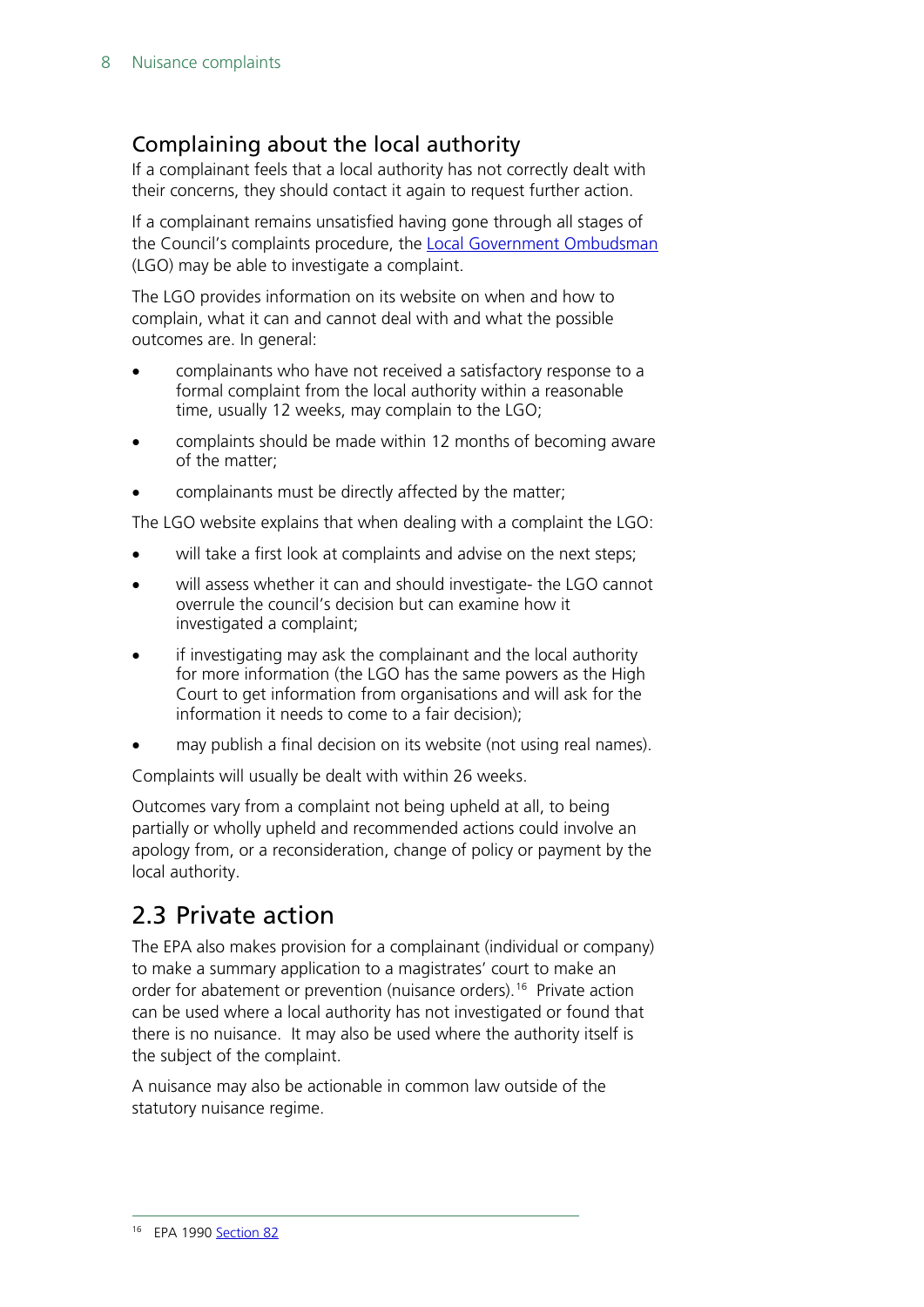Anyone considering these options should take legal advice. For further information about finding legal help, please refer to the Library guide, [Legal help: where to go and how to pay.](http://researchbriefings.parliament.uk/ResearchBriefing/Summary/SN03207)<sup>[17](#page-8-0)</sup>

<span id="page-8-0"></span> <sup>17</sup> Library Briefing Paper 03207, 9 June 2017.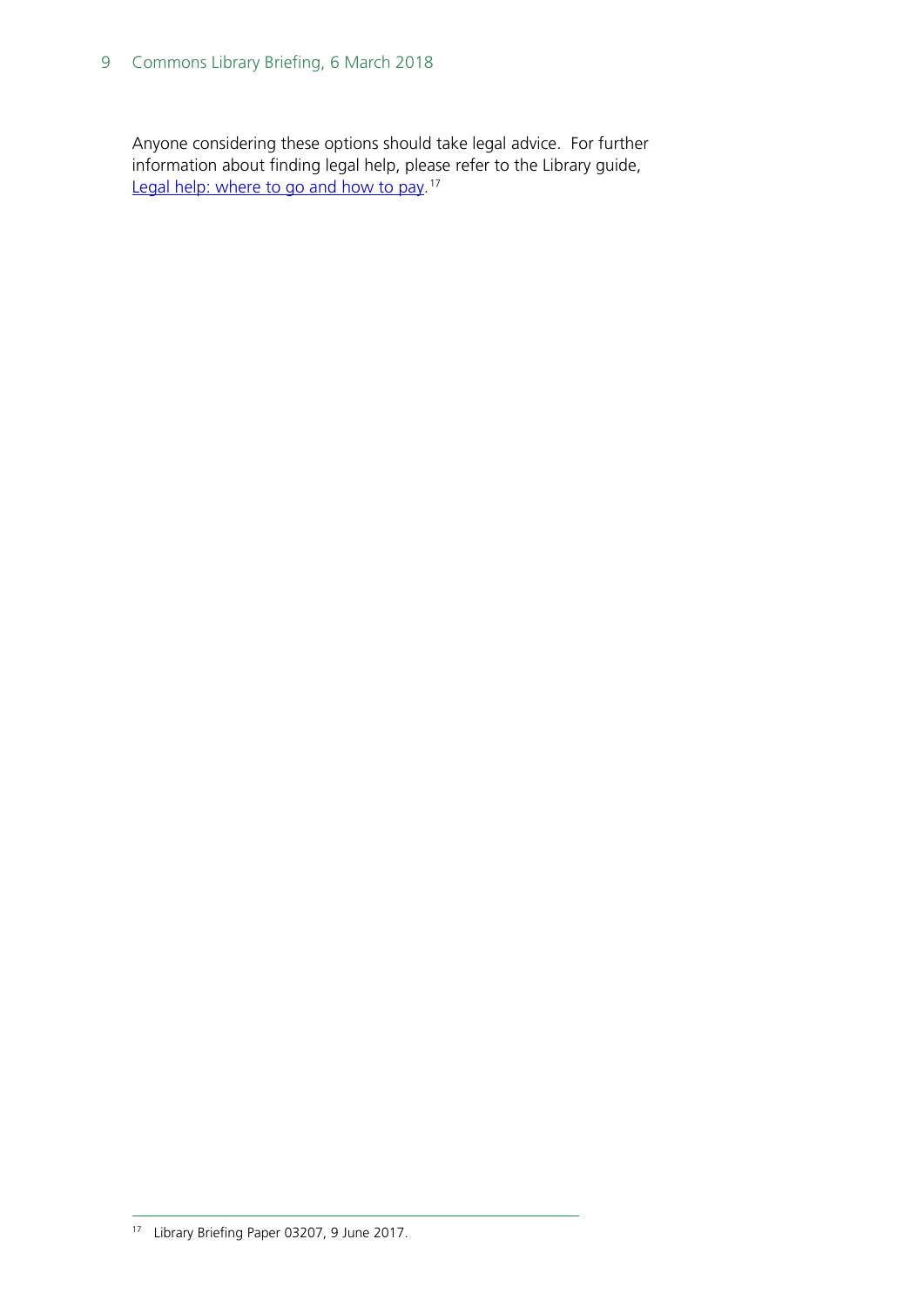# <span id="page-9-0"></span>3. Environmental Permitting and statutory nuisance (England and Wales)

Some nuisances actionable as statutory nuisance are also regulated by the Environmental Permitting (England and Wales) Regulations 2016 (EPR) under section 2 of the Pollution Prevention and Control Act 1999.

The Government published updated [guidance](https://www.gov.uk/government/uploads/system/uploads/attachment_data/file/646373/epr-statutory-nuisance-sept-2017.pdf) in September 2017 on the relationship between Environmental Permitting and local authorities' statutory nuisance duties in England and Wales.

It explains that where the same event might also be prosecuted by the regulator under the EPR (the [Environment Agency](https://www.gov.uk/government/organisations/environment-agency) or Natural Resources [Wales\)](https://naturalresources.wales/about-us/what-we-do/how-we-regulate-you/?lang=en), a local authority must obtain the Secretary of State's or Welsh Ministers' consent before prosecuting under Part III of the EPA, although it may still take actions up to and including serving abatement notices.<sup>[18](#page-9-1)</sup>

It also sets out the affected nuisance categories:

The statutory nuisances referred to by section 79(10) EPA are, so far as they are prejudicial to health or a nuisance:

- smoke emitted from premises (b);
- any dust, steam, smell or other effluvia arising on industrial, trade or business premises (d);
- any accumulation or deposit (e);
- artificial light emitted from premises (fb); and
- noise emitted from premises (g).

As the guidance explains, the EPR apply to a wide range of activities, including "regulated facilities" that require a permit, and "exempt facilities" and "excluded waste operations" that do not. The activities are listed in [regulation 8](http://www.legislation.gov.uk/uksi/2016/1154/regulation/8/made) of the EPR.

The guidance explains when a local authority should seek permission to prosecute and recommends liaison with the EPR regulator to confirm the position.

The situation is similar in Scotland and Northern Ireland, see Section 5 for further information.

<span id="page-9-1"></span><sup>&</sup>lt;sup>18</sup> DEFRA, Environmental Permitting (England and Wales) Regulations 2016 Interaction [between Environmental Permitting and local authorities' statutory nuisance duties,](https://www.gov.uk/government/uploads/system/uploads/attachment_data/file/646373/epr-statutory-nuisance-sept-2017.pdf) September 2017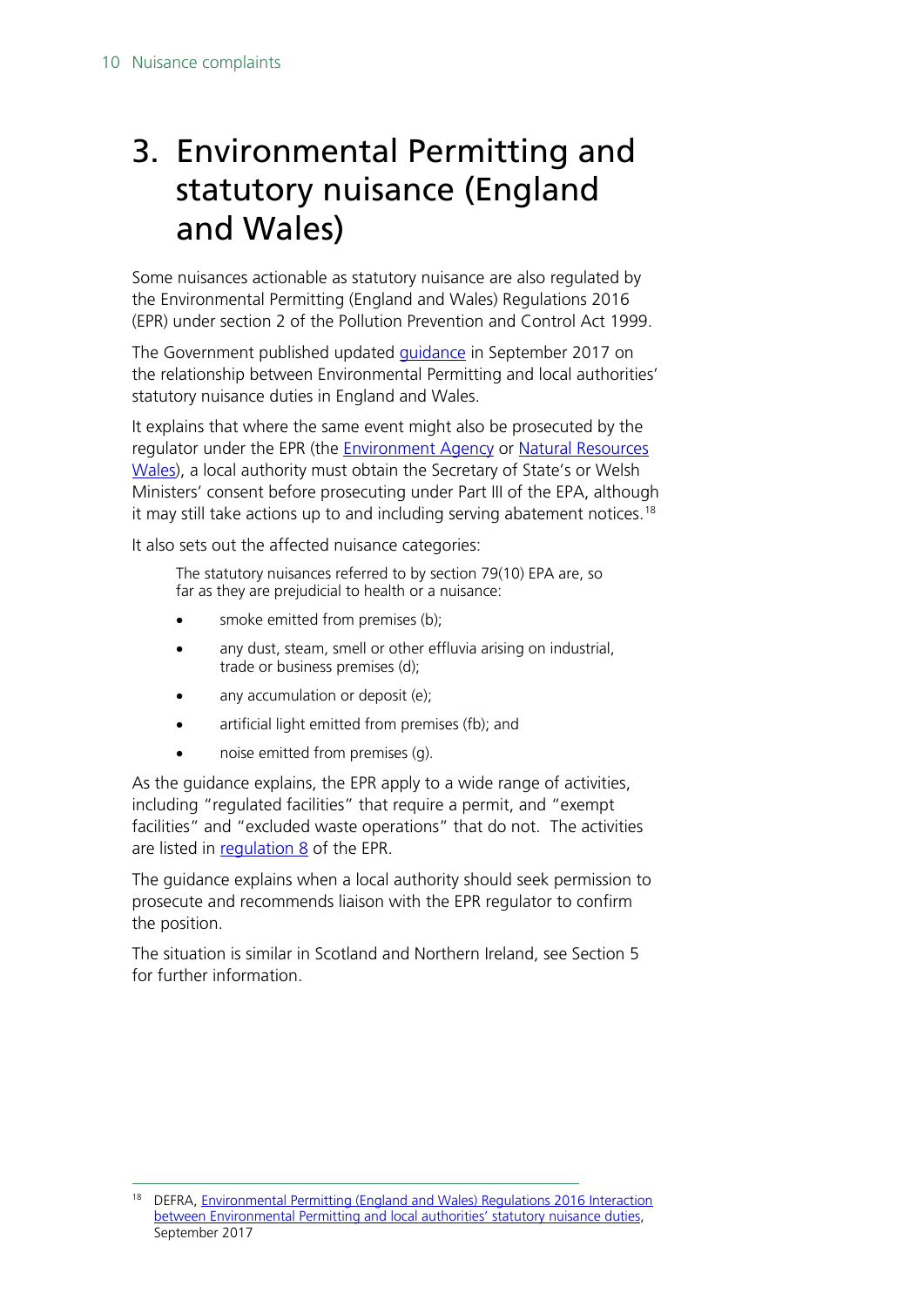# <span id="page-10-0"></span>4. Common nuisances

In addition to statutory nuisance and environmental permitting regulation some nuisances are subject to other legislation. Some commonly complained about nuisances are set out below.

### <span id="page-10-1"></span>4.1 Noise

The Government has produced general guidance on complaints about noise: [Noise nuisances: how councils deal with complaints;](https://www.gov.uk/guidance/noise-nuisances-how-councils-deal-with-complaints) and it has a page which directs users to their council's guidance on noise nuisance, using postcodes: [Report a noise nuisance to your council](https://www.gov.uk/report-noise-pollution-to-council) .

#### <span id="page-10-2"></span>Statutory noise nuisance

As the Government guidance explains councils can investigate complaints of statutory nuisance to tackle noise produced at any time of day or night.<sup>19</sup> While a local authority is obliged to investigate complaints of noise, it is for it to decide whether it constitutes a statutory nuisance or not, and there is no set level of noise which triggers this. Officers will consider factors such as time of day and frequency as well as noise volume, when deciding if a nuisance exists and what needs to be done to address this. This will often include talking to the person responsible to persuade them to stop, or restrict the noise.<sup>20</sup>

#### <span id="page-10-3"></span>Noise at night

The statutory noise nuisance regime overlaps with the night time noise controls under the [Noise Act 1996,](http://www.legislation.gov.uk/ukpga/1996/37/contents) which gives local authorities powers to prevent excessive noise between 11pm and 7am. The Government guidance sets out permitted noise levels:

The permitted noise level using A-weighted decibels (the unit environmental noise is usually measured in) is:

34 dBA (decibels adjusted) if the underlying level of noise is no more than 24 dBA

10 dBA above the underlying level of noise if this is more than 24  $dBA<sup>21</sup>$  $dBA<sup>21</sup>$  $dBA<sup>21</sup>$ 

Local authorities can issue warning notices for noise at night without it being a statutory nuisance and enter premises and seize equipment. This legislation is aimed at regulating licensed premises but can be used for domestic dwellings also.

#### <span id="page-10-4"></span>Intruder alarms

[Part 7](http://www.legislation.gov.uk/ukpga/2005/16/part/7) of the Clean Neighbourhoods and Environment Act 2005 provides powers for local authorities to deal with noise from audible intruder alarms in their areas.

The Act empowers local authorities to designate 'alarm notification areas' in which those responsible for alarmed premises must nominate a

<sup>&</sup>lt;sup>19</sup> DEFRA, [Noise nuisances: how councils deal with complaints,](https://www.gov.uk/guidance/noise-nuisances-how-councils-deal-with-complaints) April 2015 (England)

<span id="page-10-6"></span><span id="page-10-5"></span><sup>20</sup> EPA 1990 [Section 80\(](http://www.legislation.gov.uk/ukpga/1990/43/section/80)2A)

<span id="page-10-7"></span><sup>&</sup>lt;sup>21</sup> DEFRA, [Noise nuisances: how councils deal with complaints,](https://www.gov.uk/guidance/noise-nuisances-how-councils-deal-with-complaints) April 2015 (England)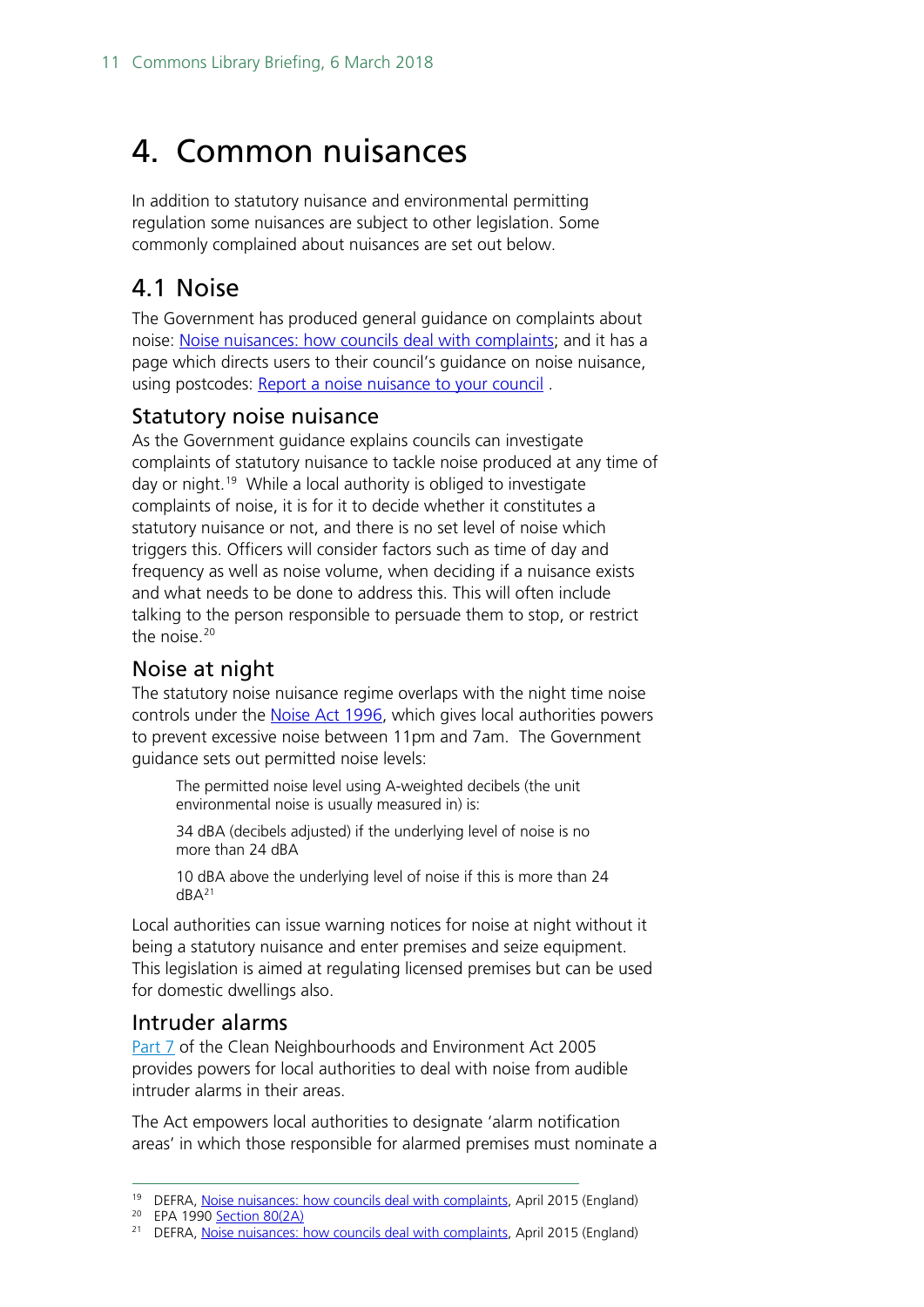key-holder and notify the local authority of that key-holder's contact details. It also empowers local authorities to enter premises in order to silence alarms where key-holders cannot be reached or where not in an alarm notification area. These powers of entry apply when an alarm has been sounding for 20 minutes continuously or 1 hour intermittently and is likely to cause annoyance to those in the vicinity.

#### <span id="page-11-0"></span>Construction noise

Under the [Control of Pollution Act 1974,](http://www.legislation.gov.uk/ukpga/1974/40/contents) local authorities may with the effect on local residents in mind: specify how work is carried out; the hours when work can take place and a noise limit.<sup>22</sup> Builders can apply for local authority consent to carry out work. Consent could provide a defence against proceedings for contravening a notice under the Act and against local authority action on statutory nuisance under the EPA; however it would not be a defence against private action under the EPA.[23](#page-11-4)

#### <span id="page-11-1"></span>Bird scarers

Noise from auditory bird scarers may be dealt with as statutory nuisance. If bird scaring cartridges are used the [Firearms Act 1968](http://enquiries.parliament.uk/Pages/FullLog.aspx?FromSearch=6b57442b454d792b6562383d&EnquiryId=556879484477594e504e413d&pageindex=53784a4230364f6758656b3d&searchorder=53784a4230364f6758656b3d) requires a firearms certificate to be obtained. An [NFU Code of Practice](https://www.nfuonline.com/assets/4662)  provides guidance on their use.

#### <span id="page-11-2"></span>Transport noise

Statutory nuisance includes noise from individual vehicles on premises or roads but it excludes noise caused by general road traffic, railways and aircraft (but not model aircraft). Gov.uk has a [guidance page on Noise](https://www.gov.uk/noise-pollution-road-train-plane/railway-noise)  [from roads, trains or planes](https://www.gov.uk/noise-pollution-road-train-plane/railway-noise) that sets out relevant information.

#### **Railway noise**

The guidance above states that, "There are no legal limits to noise from existing railways."

While there is no statutory limit for railway noise, both Network Rail (the infrastructure owner) and train operators are subject to the statutory nuisance provisions of the EPA.

Some local authorities seem to have been advised by their lawyers that section 122 of the [Railways Act 1993,](http://www.legislation.gov.uk/ukpga/1993/43/section/122) as amended, means that they cannot serve an abatement notice on Network Rail as it provides a statutory defence.

The Department for Transport's view has generally been that a local authority can use the EPA and take a train company (or any other relevant 'statutory authority') to court.<sup>[24](#page-11-5)</sup>

Network Rail's [Noise and vibration](https://www.networkrail.co.uk/communities/lineside-neighbours/noise-and-vibration/) guidance provides information about general noise and vibration and how to find out about specific problems.

<span id="page-11-3"></span> <sup>22</sup> [Control of Pollution Act 1974](http://www.legislation.gov.uk/ukpga/1974/40/part/III/crossheading/construction-sites) (60)

<span id="page-11-4"></span><sup>&</sup>lt;sup>23</sup> [Control of Pollution Act 1974](http://www.legislation.gov.uk/ukpga/1974/40/part/III/crossheading/construction-sites) (61)

<span id="page-11-5"></span><sup>&</sup>lt;sup>24</sup> For further information see Library Briefing Paper 7954, Transport 2017: FAO for [new MPs,1](https://researchbriefings.parliament.uk/ResearchBriefing/Summary/CBP-7954)2 June 2017, (section 6.9)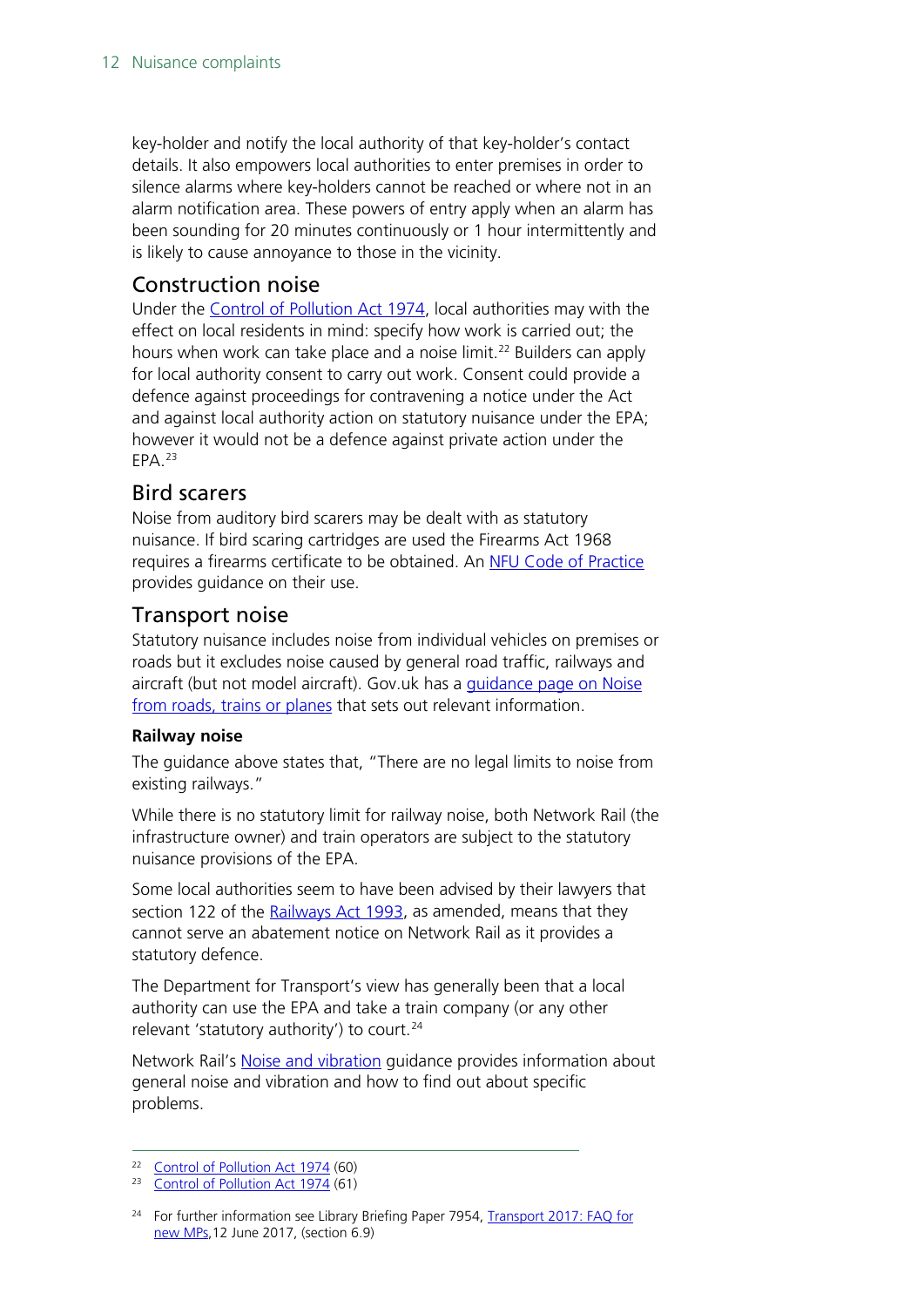Defra's [Noise Action Plan: Railways](https://www.gov.uk/government/uploads/system/uploads/attachment_data/file/276238/noise-action-plan-railways-201401.pdf) explains measures to control the impact of noise from railways, including compensation and insulation.

#### **Aircraft noise**

The Secretary of State for Transport is responsible for policy generally on the control of civil aircraft noise under section 78 of the [Civil Aviation](http://www.legislation.gov.uk/ukpga/1982/16/contents)  [Act 1982.](http://www.legislation.gov.uk/ukpga/1982/16/contents) These powers are devolved in Scotland to Scottish Ministers. Under section 78(3) the relevant authority may "specify the maximum number of occasions on which aircraft of descriptions so specified may be permitted to take off or land" at airports so designated under section 80 of the same Act.

Further information can be found in the Library briefing paper, [Aviation](http://researchbriefings.files.parliament.uk/documents/SN00261/SN00261.pdf)  [noise](http://researchbriefings.files.parliament.uk/documents/SN00261/SN00261.pdf) .

#### <span id="page-12-0"></span>Anti-social behaviour

Neighbourhood noise may be actionable under anti-social behaviour regulations.

For example, under the [Anti-social Behaviour, Crime and Policing Act](http://www.legislation.gov.uk/ukpga/2014/12)  [2014 c.12](http://www.legislation.gov.uk/ukpga/2014/12) individuals can be issued with notices and premises temporarily closed.

Further information can be found in the Library briefing papers, [Anti](http://researchbriefings.files.parliament.uk/documents/SN06950/SN06950.pdf)[social behaviour-](http://researchbriefings.files.parliament.uk/documents/SN06950/SN06950.pdf) new provisions and [Constituency Casework: Anti-](http://researchbriefings.files.parliament.uk/documents/CBP-7270/CBP-7270.pdf)[Social Behaviour](http://researchbriefings.files.parliament.uk/documents/CBP-7270/CBP-7270.pdf) .

## <span id="page-12-1"></span>4.2 Smoke

As mentioned in Section 3 smoke from industrial premises may be dealt with under the environmental permitting regime.

#### <span id="page-12-2"></span>**Bonfires**

In addition to being a possible statutory nuisance if they are frequent, bonfires may breach other legislation.

As the Government webpage, [Garden bonfires: the rules,](https://www.gov.uk/garden-bonfires-rules) states, "There are no laws against having a bonfire, but there are laws for the nuisance they can cause." It provides guidance and advice on what to do with household waste, the harm or nuisance constituted by bonfires, and complaints to and action by the council.

The [Clean Air Act 1993](http://www.legislation.gov.uk/ukpga/1993/11/contents) prohibits the burning of trade or industrial waste on bonfires, where it produces dark smoke, whether the bonfire is on a domestic property not.

Bonfires near roads could fall under the [Highways Act 1980](http://www.legislation.gov.uk/ukpga/1980/66) which prohibits lighting a fire near a highway.

<span id="page-12-3"></span>[The EPA](http://www.legislation.gov.uk/ukpga/1990/43/section/33) also prohibits the treating, keeping or disposal of controlled waste in a manner likely to cause pollution of the environment or harm to human health. "Controlled waste" includes household, industrial and commercial waste<sup>[25](#page-12-3)</sup>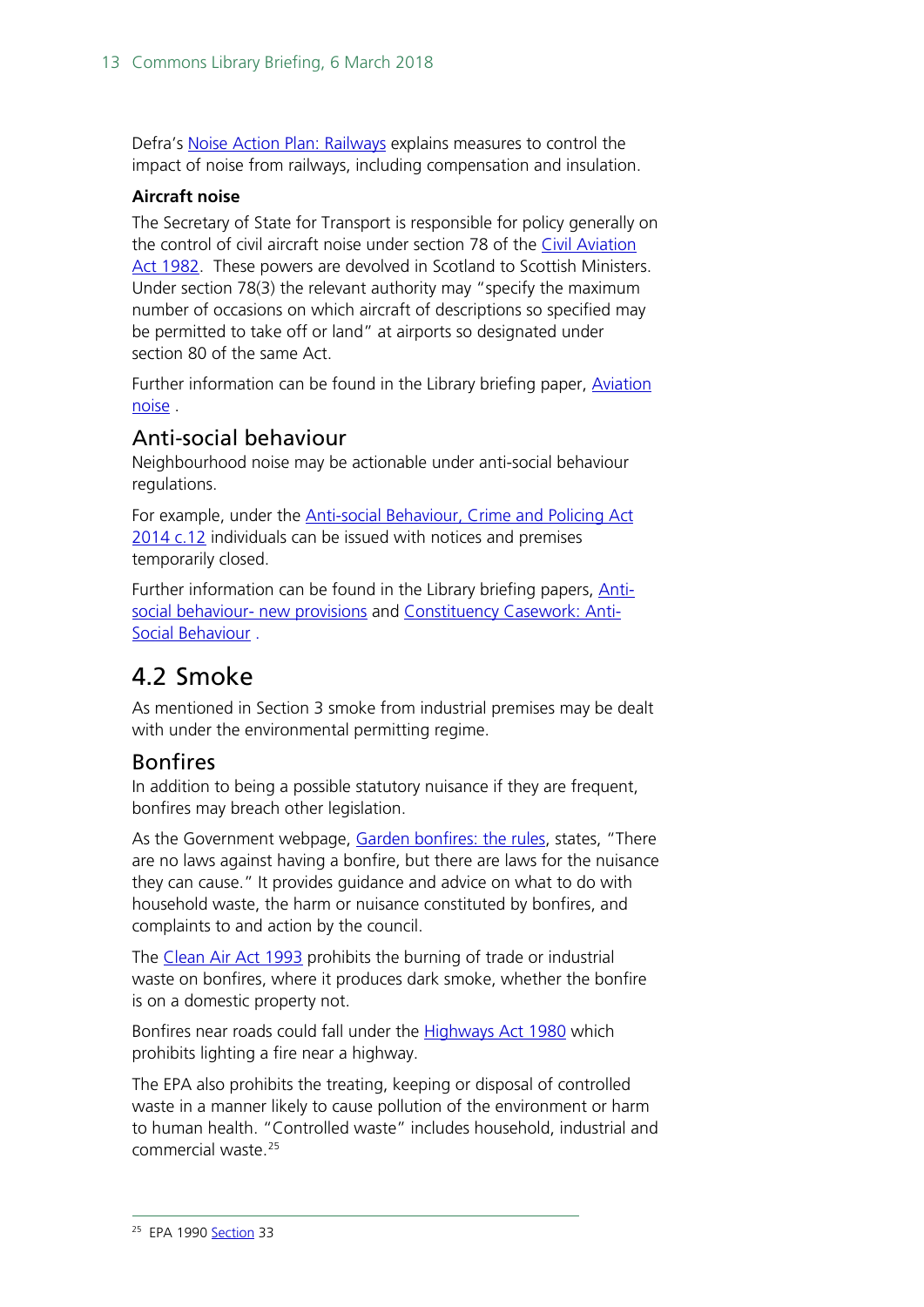# <span id="page-13-0"></span>4.3 Smells and fumes

Smells may constitute statutory nuisance but may be more effectively controlled as industrial emissions under environmental regimes and the [Pollution Prevention and Control Act 1999](http://www.legislation.gov.uk/ukpga/1999/24/contents) which requires environmental permits for a range of activities. Adherence to the terms of environmental permits may provide some defence against any action taken under statutory nuisance regulations.

The Government guidance, [Nuisance smells: how councils deal with](https://www.gov.uk/guidance/nuisance-smells-how-councils-deal-with-complaints)  [complaints](https://www.gov.uk/guidance/nuisance-smells-how-councils-deal-with-complaints) (7 April 2015) provides further information.

Fumes and gases from premises other than private dwellings are excluded from statutory nuisance.<sup>[26](#page-13-4)</sup> These are usually subject to the environmental permitting regime (see sections 3 and 5).

# <span id="page-13-1"></span>4.4 Light

There are no set levels for light to be considered a statutory nuisance. Artificial light nuisance may be caused by security lights, floodlit sports facilities, lighting of buildings or landscapes and light or laser shows.

How local authorities assess light nuisance is set out in Government [guidance.](https://www.gov.uk/guidance/artificial-light-nuisances-how-councils-deal-with-complaints)<sup>[27](#page-13-5)</sup>

As mentioned in section 2.1, artificial light from airports, harbours, railways, bus stations and goods vehicle depots is exempt from statutory nuisance law.

Natural light is not covered by statutory nuisance laws.

## <span id="page-13-2"></span>4.5 Trees and hedges

Part 8 of the [Anti-social Behaviour Act 2003](http://www.legislation.gov.uk/ukpga/2003/38/part/8) introduced a process for administering complaints about high hedges in England. The complaints procedure is expected to be used as a last resort when people have tried and failed to solve disputes by negotiation with their neighbours.

Government guidance about assessing anti-social behaviour under the Act, is given below. Tree litter is mentioned as a possible nuisance in the guidance; but is considered unlikely to be regarded as a significant problem under this legislation.

The GOV.UK website on Resolving Neighbourhood Disputes, includes a section on [High Hedges, Trees and Boundaries](https://www.gov.uk/how-to-resolve-neighbour-disputes/high-hedges-trees-and-boundaries)<sup>[28](#page-13-6)</sup> which explains the full process.

## <span id="page-13-3"></span>4.6 Condition of premises, accumulations of rubbish, infestations and litter

Rat infestations, litter, insects and general waste can constitute a nuisance and be dealt with under the EPA and the [Clean](http://www.legislation.gov.uk/ukpga/2005/16/introduction) 

<span id="page-13-4"></span> <sup>26</sup> EPA 1990 [Section 79](http://www.legislation.gov.uk/ukpga/1990/43/section/79) (4)

<span id="page-13-5"></span><sup>&</sup>lt;sup>27</sup> Defra, [Artificial light nuisances: how councils deal with complaints,](https://www.gov.uk/guidance/artificial-light-nuisances-how-councils-deal-with-complaints) 7 April 2015

<span id="page-13-6"></span><sup>&</sup>lt;sup>28</sup> [High Hedges, Trees and Boundaries](https://www.gov.uk/how-to-resolve-neighbour-disputes/high-hedges-trees-and-boundaries) Office of the Deputy Prime Minister 2007, (viewed 14/3/17).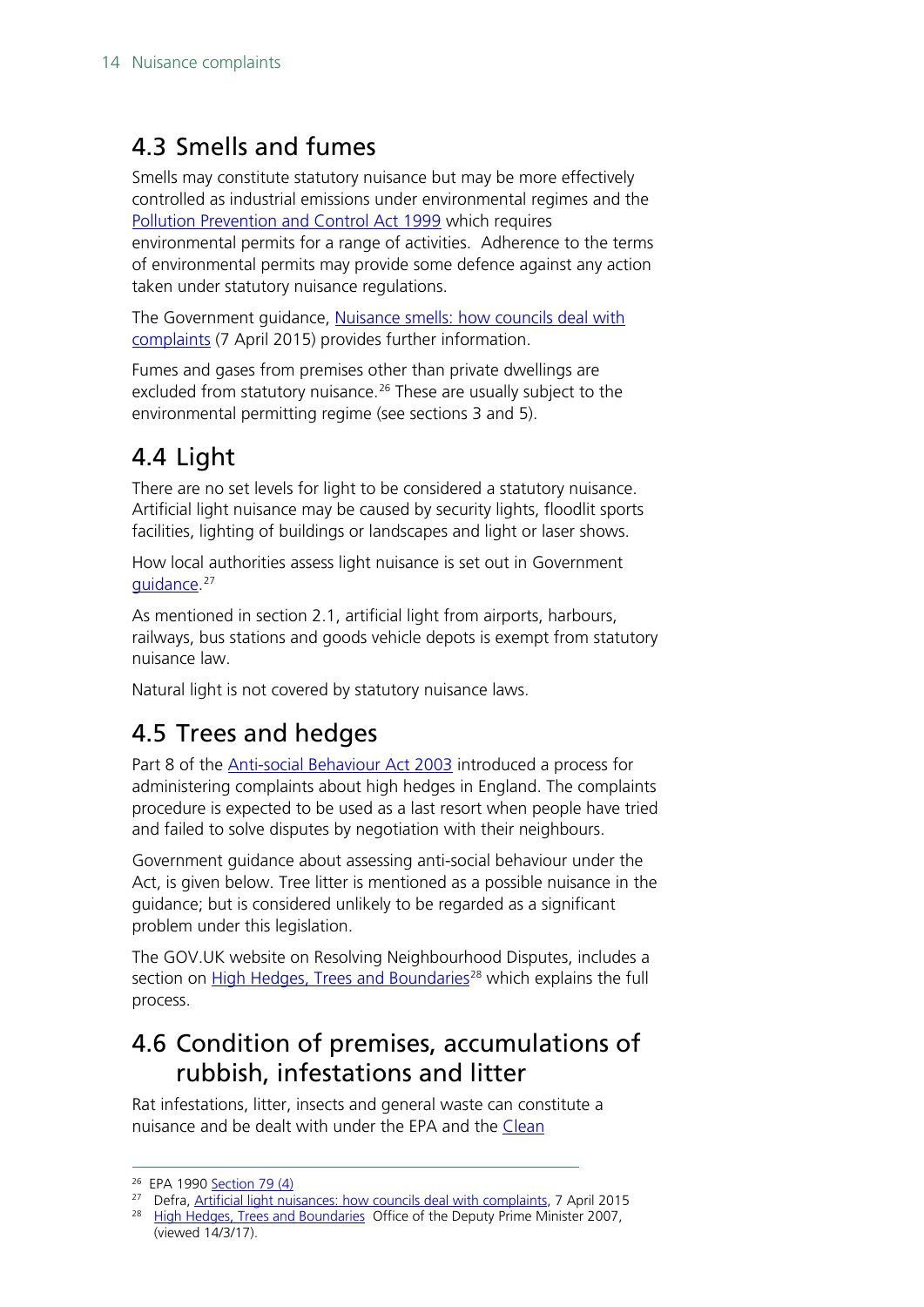[Neighbourhoods and Environment Act 2005.](http://www.legislation.gov.uk/ukpga/2005/16/introduction) Councils have a duty to act if they identify a statutory nuisance. Rats and rubbish will often be dealt with a council's pest and waste control teams free of charge.

The [Anti-Social Behaviour and Policing Act 2014](http://www.legislation.gov.uk/ukpga/2014/12/contents) contains provision for acting on nuisance such as litter and accumulation of garden rubbish.

If the condition of the garden is adversely affecting the amenity of the area, the local planning authority can also use Section 215 of the Town [and Country Planning Act 1990](http://www.legislation.gov.uk/ukpga/1990/8/contents) (TCPA).

[Section 59](http://www.legislation.gov.uk/ukpga/1990/43/section/59) of the EPA Act 1990 makes it an office to deposit controlled waste, such as household rubbish, on land that does not have a waste management licence attached to it. A local authority or the Environment Agency can issue a notice on an occupier or landowner to clear controlled waste that has been illegally deposited. It is an offence not to comply with a notice, if no appeal is made. The authorities can also enter land and clear it, and recover reasonable costs.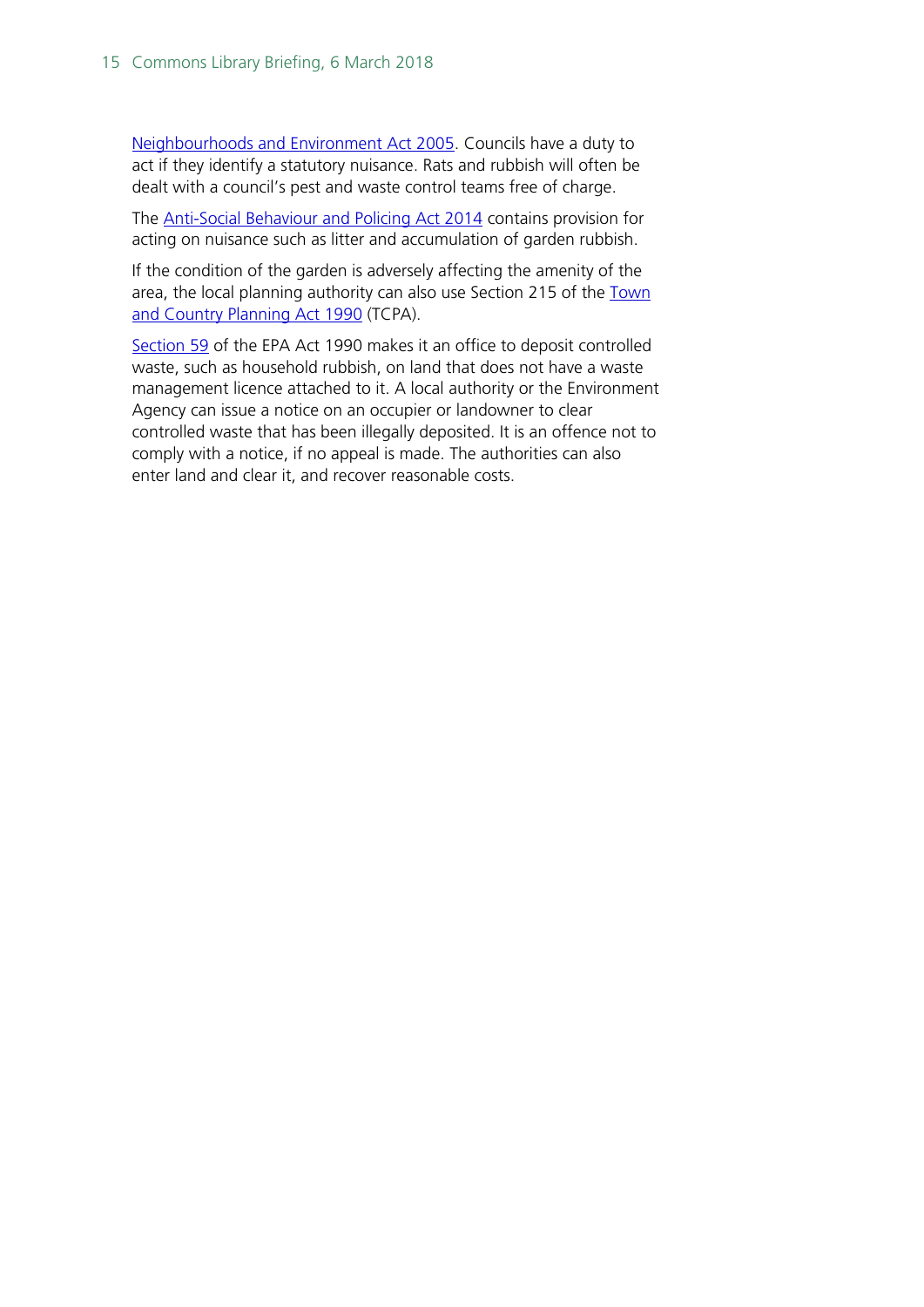# <span id="page-15-0"></span>5. Scotland and Northern Ireland

### <span id="page-15-1"></span>5.1 Statutory nuisance legislation

Statutory nuisance legislation in Scotland and Northern Ireland have similar regimes as England and Wales, under the Public Health etc. (Scotland) Act 2008, and Clean Neighbourhoods and Environment Act (Northern Ireland) 2011.

#### <span id="page-15-2"></span>Scotland

Part 9 of the [Public Health etc. \(Scotland\) Act 2008](http://www.legislation.gov.uk/asp/2008/5/contents) amends the EPA 1990 in respect of several categories of statutory nuisance:

- This Part amends the Environmental Protection Act 1990 ("the 1990 Act") for Scotland to constitute insect infestation, artificial light pollution, and nuisance associated with water on land as statutory nuisances for the purposes of Part III of the 1990 Act. It introduces a regulationmaking power to amend the statutory nuisance regime in the future, and enables local authorities to offer a fixed penalty to persons who fail to comply with the requirements of an abatement notice served under section 80(1) of the 1990 Act.
- This Part also amends the Water Services etc. (Scotland) Act 2005 to remedy an unforeseen dis-application of the enforcement provisions in schedule 3 to the 1990 Act as regards sewerage nuisance.<sup>[29](#page-15-4)</sup>

The Scottish Government has [guidance](http://www.gov.scot/resource/0039/00398242.pdf) for applying the legislation:

This guidance is provided to assist with application of the new and amended statutory nuisance provisions of the Environmental Protection Act 1990 (the 1990 Act) introduced by the Public Health etc (Scotland) Act 2008 (the 2008 Act).

It explains that the Act brings Scotland into line with the rest of the UK:

The Clean Neighbourhoods and Environment Act 2005 (CNE Act) introduced new statutory nuisances in England and Wales relating to insect nuisance and artificial light pollution. The 2008 Act presented the opportunity to include these same nuisances into the Scottish regime to bring parity of approach for local authorities across the UK. [30](#page-15-5)

#### <span id="page-15-3"></span>Northern Ireland

Part 7 of the [Clean Neighbourhoods and Environment Act \(Northern](http://www.legislation.gov.uk/nia/2011/23/part/7)  [Ireland\) 2011,](http://www.legislation.gov.uk/nia/2011/23/part/7) among other provisions:

- sets out a definitive list of statutory nuisances;
- re-enacts the existing duty on councils to inspect their districts;
- streamlines the procedures for nuisance abatement action by district councils;

<span id="page-15-4"></span><sup>&</sup>lt;sup>29</sup> Public Health etc. (Scotland) Act 2008, [Explanatory Notes](http://www.legislation.gov.uk/asp/2008/5/notes)

<span id="page-15-5"></span><sup>&</sup>lt;sup>30</sup> Scottish Government, Guidance to accompany the Statutory Nuisance Provisions of [the Public Health etc \(Scotland\) Act 2008,](http://www.gov.scot/resource/0039/00398242.pdf) 2009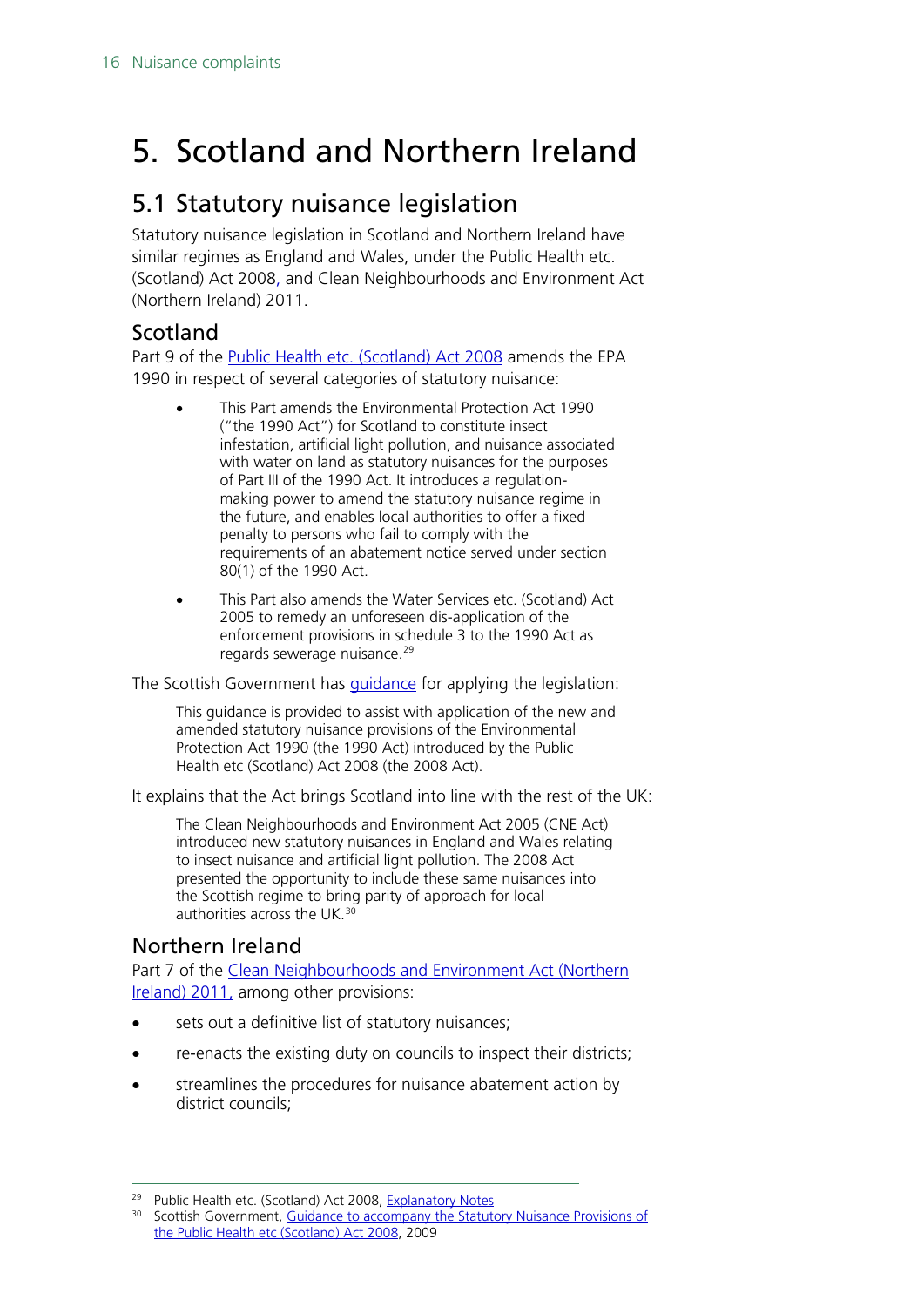- enables councils to charge for and recover costs of abating a statutory nuisance;
- provides for offences for removing or interfering with a notice fixed to a vehicle, machinery or equipment;
- provides for private action by an individual; and allows a court of summary jurisdiction to impose fines, order abatement nuisances, prevent habitation of unfit housing, and require defendants to pay compensation.<sup>[31](#page-16-1)</sup>

NI Government [guidance](https://www.daera-ni.gov.uk/sites/default/files/publications/doe/guidance-on-statutory-nuisances.pdf) to District Councils explains how the Act brings Northern Ireland broadly into line with the rest of the UK.

[32](#page-16-2)

# <span id="page-16-0"></span>5.2 Environmental permitting

As in England and Wales, local authorities in Scotland and Northern Ireland may need government consent to prosecute some statutory nuisances.

The Government guidance on the [Public Health etc. \(Scotland\) Act 2008](http://www.legislation.gov.uk/asp/2008/5/contents) states:

…a local authority cannot take action without Government consent where action could be taken under regulations made under section 2 of the Pollution Prevention and Control Act 1999.[33](#page-16-3)

The Clean Neighbourhoods and Environment Act (Northern Ireland) 2011 states:

A district council shall not without the consent of the Department institute summary proceedings under this Part in respect of a nuisance falling within paragraphs (b), (d), (e), (h) or (i) of subsection (1) if proceedings in respect thereof might be instituted under—

- a) regulations under Article 4 of the Environment (Northern Ireland) Order 2002 (NI 7); or
- b) the Industrial Pollution Control (Northern Ireland) Order 1997 (NI 18).<sup>[34](#page-16-4)</sup>

For Scotland and Northern Ireland the respective principal environmental regulators are the [Scottish Environment Protection Agency \(SEPA\),](https://www.sepa.org.uk/about-us/our-role/) and the [Northern Ireland Environment Agency](https://www.daera-ni.gov.uk/northern-ireland-environment-agency) (NIEA).

<span id="page-16-1"></span><sup>&</sup>lt;sup>31</sup> Clean Neighbourhoods and Environment Act (Northern Ireland) 2011, [Explanatory Notes, Part 7](http://www.legislation.gov.uk/nia/2011/23/notes/division/5/7)

<span id="page-16-2"></span><sup>&</sup>lt;sup>32</sup> DoENI, Statutory Nuisance. Guidance to District Councils on Part 7 (Statutory [Nuisances\) of the Clean Neighbourhoods and Environment Act \(Northern Ireland\)](https://www.daera-ni.gov.uk/sites/default/files/publications/doe/guidance-on-statutory-nuisances.pdf)  [2011,](https://www.daera-ni.gov.uk/sites/default/files/publications/doe/guidance-on-statutory-nuisances.pdf) 2012

<span id="page-16-3"></span><sup>33</sup> Scottish Government, Guidance to accompany the Statutory Nuisance Provisions of [the Public Health etc \(Scotland\) Act 2008,](http://www.gov.scot/resource/0039/00398242.pdf) 2009

<span id="page-16-4"></span><sup>&</sup>lt;sup>34</sup> [Clean Neighbourhoods and Environment Act \(Northern Ireland\) 2011, S63 \(14\)](http://www.legislation.gov.uk/nia/2011/23/section/63)